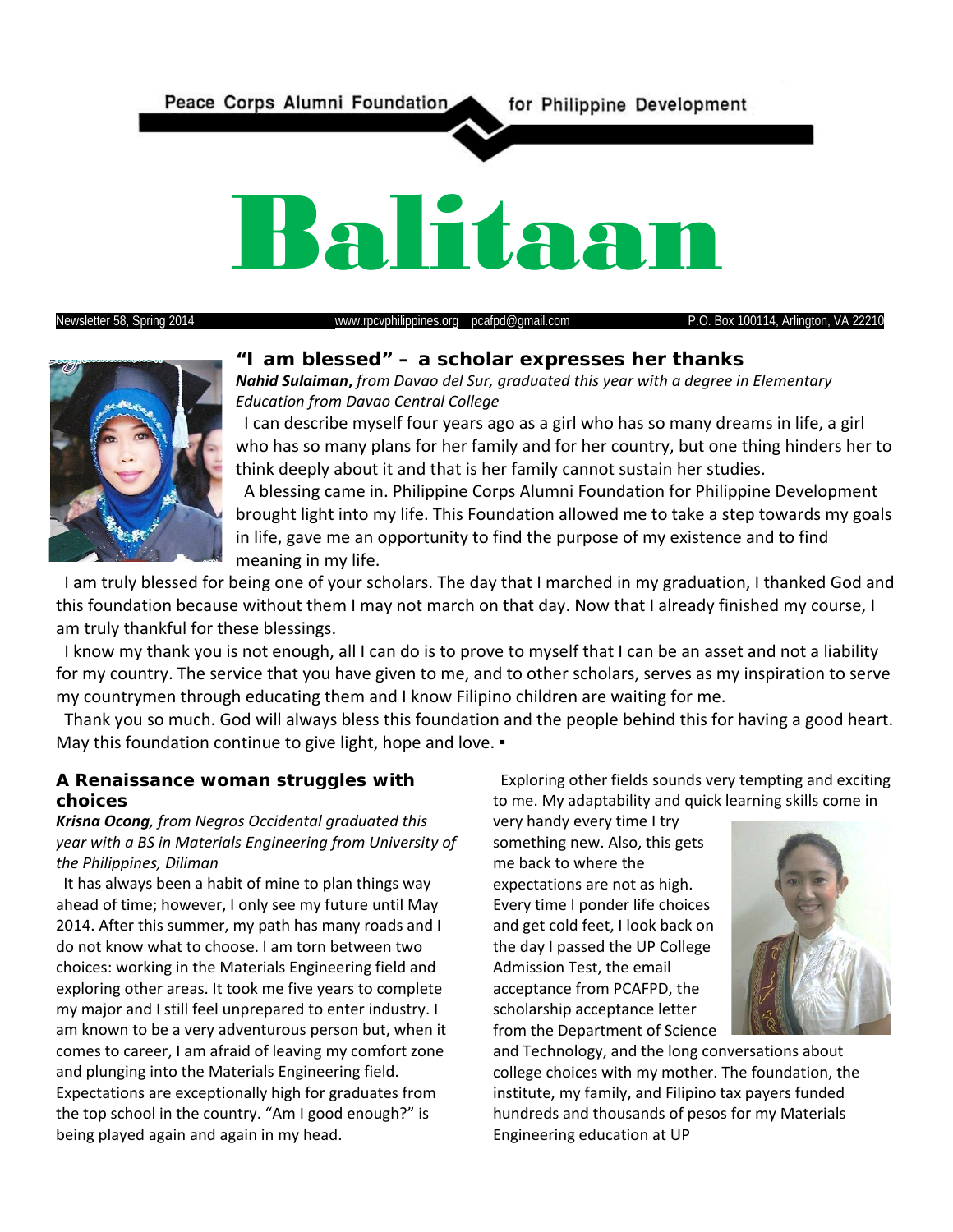Diliman. It would be betraying each and every one of them if I chickened out before even giving this field my very best shot.

 Recently, I learned the term "Renaissance man" from my geology professor. After hearing about it, I have known that I am on my way to be one. In the university, I studied theater, ethnic music and dance, swimming, diving, event organizing, marketing, and volunteering. These are far from my major but they provided me opportunities for holistic growth. I can still be a Renaissance woman even while working because education never stops. As long as I have the drive to learn, a mind that is open to new ideas, and adventurous spirit, I am capable of exploring new fields.

 When disasters hit the country, Filipinos come and work together to alleviate the sufferings of their fellowmen by sharing resources and time. I do not have much financial resources but I do have skills and time to give. When Typhoon Haiyan ravaged the Visayas, many heartbreaking stories were told. The worst I heard was about UP students who became orphans overnight. Their entire family did not survive Haiyan. I could not imagine how much pain they might have been through and are still experiencing now. These students lost those closest to their hearts but kept on going with support of friends, school mates, and dedicated school administrators. I'm very proud of my university because it reimbursed tuitions, waived dorm fees and, even, provided free food for students from the Eastern Visayas. UP Tacloban students were given the same privileges when they cross enrolled in the campus.

 My most memorable personal experience during Haiyan relief operations was welcoming evacuees to Manila. It was the most challenging volunteer work that I have ever done. The survivors arriving in Villamor Air Base were emotionally unstable because of what they had gone through and the volunteers were advised to be very sensitive and accommodating at all times. I stepped forward to be the announcer right away when the previous one had to leave. Worried survivors approached me to page for their families and friends who were separated from them. Every time they returned to check if the persons they were looking for were found and I said not yet, I could see great disappointment and sadness. Delivering bad news is very difficult. This kind of news should be phrased wisely and sensitively to lower the damage it can have. The day I spent in Villamor Air Base was most draining but most fulfilling.

 Once again, volunteering made another impact in my life. No matter what industry – polymer, ceramic, metal, semiconductor, biomaterials - in Materials Engineering I will end up in June 2014, I will hold on to the spirit of volunteerism. Like education, it will live on as long as you keep its fire burning. After the graduation ceremony at the end of this month, I'm heading off to Zamboanga. There is a program called GK (Gawad Kalinga) Bayani Challenge. It's a one-week volunteer program in chosen disaster-affected areas. My friend invited me to volunteer and I gladly signed up. I am leaving on April 29 and return on May 4, 2014.

 I have many uncertainties about what kind of Materials Engineer I will be in the future but I know for sure what kind of person I am going to be, a Renaissance woman.

 P.S. I was supposed to have a job interview for a 6-year program trainee in a bank this afternoon. I decided not to go while writing and editing this essay. It made me realize that I owe it to the people who supported me for six years, and to myself, as a fresh graduate, to focus on Materials Engineering. •

### **Going out of your comfort zone is the true test of maturity and growth**

*Angelica Torres Magpantay, from Laguna, earned a BS in Human Ecology with a major in Human Settlements Planning. She graduated this year Cum Laude from University of the Philippines, Los Baňos.* 

 June 7, 2010 was the momentous day I first set foot on this prestigious University of the Philippines, the time when I was completely and absolutely scared, confused and nervous about what the future had in store for me. This gigantic place with



thousands of people who were considered the cream of the crop terrified me. I was never a kid with direction or a specific vision of what I want in life; but had the normal determination to make the right decisions to be able to reach my ambition.

 Fast forward to April 2014 - after four years of hard work and sleepless nights, I think I reached the end of this crazy yet fulfilling road of collegiate life. So many lessons learned, so many treasured memories, lives touched, stories heard and told, friendships built, difficulties and sacrifices endured, joys and happiness shared and people sincerely thanked.

 My last semester in the University was life-changing. The practicum stint in the remote municipality of Bauko, Mt. Province, which is approximately 16 hours away from Los Baños, was definitely a game changer. I was never in my entire life away from my family for seven weeks in an unknown territory. However, it still felt like home because I was with my nine practicum team mates who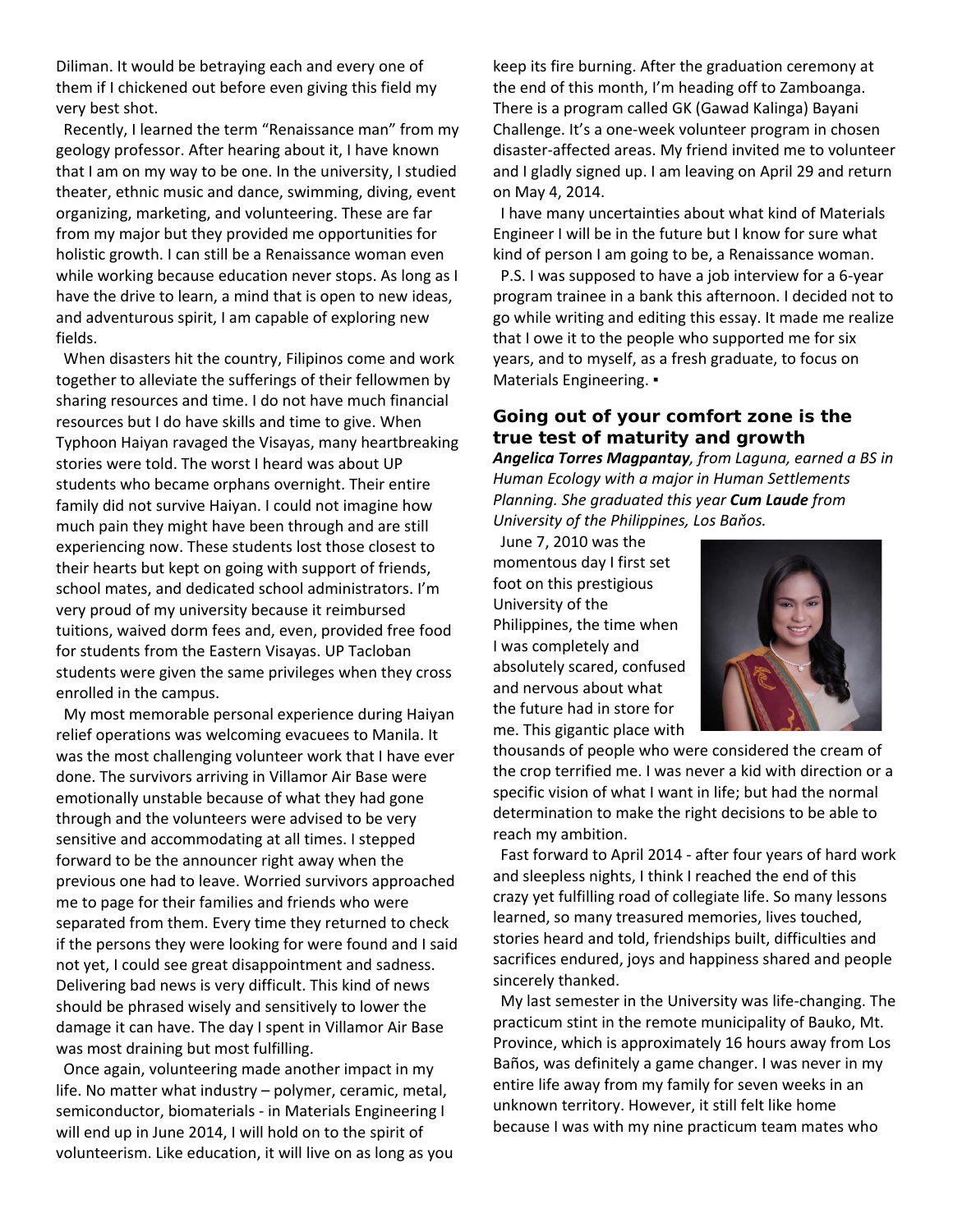are my org. mates and friends; and of course, we had occasional visits from our practicum advisers and coordinator, which made it more tolerable.

 The field experience nurtured my understanding and knowledge of Human Ecology in general and Human Settlements Planning in particular. The theories and concepts that time and again bombarded our brains before, unfolded their sense and importance in a real-life scenario during the practicum. I think the most important lesson I learned, aside from the integration of all the major subjects I took in the university, is the development of sensitivity attuned to the aspirations of the community. As was taught by my great professors in UP, every community has its unique features and qualities, hence planners are required to provide development plans that are tailor-made for the community where they will use their strengths to counter their weaknesses and maximize their opportunities to minimize the threats from the environment. And, the most effective way to know this peculiarity is through environmental scanning and immersion in the locality to have a firsthand experience, which will enrich an understanding of the community's real situation in terms of its development thrusts.

 Another lesson is that it provided me a vision of what I can do and become in the future. Moreover, it gave me the realization of the things that I can change and the things that I can't and just have to deal with in my chosen field. Planning is both timely and timeless and it is a systematic way that is essential in our every endeavor. However, there are realities that we cannot change no matter how idealistic or hopeful we are. No matter how clear the path you want to take, sad realities will always derail you and all you can do is minimize the damage whether tangible or not.

 I also learned that no matter what the situation is, you must always deliver and the fact that team effort and understanding are the heart and soul of good group output. Another is that going out of your comfort zone is the true test of maturity and growth. Likewise, living and thinking outside the box and norms is what makes us special and somewhat visionaries. And finally, through this experience, my desire to be an agent of change and a human settlements planner deepened and matured.

 All these and more are the things I learned during my last semester in the university and will definitely remember forever. It feels nostalgic and overwhelming knowing that my UPLB life and experience is over and a new chapter is bound to start. As of now, all I want to do is apply what I learned, to be a true testament of what it is to be a "*Iskolarng Bayan Para sa Bayan*" and a true agent of change through engaging myself with development-related job opportunities. Goal wise, I want to serve the nation as well as give back to my family to whom I owe everything that I am today.

 To my PCAFPD family, thank you. Thank you for being the epitome of generosity and big heart. Without you, this accomplishment would never have been possible. Thank you for the trust and utmost understanding for all my shortcomings. I will always treasure having you in my life because the amount of inspiration you provided me since day one gave me that strong driving force to do not just good but my best. It is my honor and privilege and I am truly grateful to know you. And lastly, allow me to dedicate my Latin honor *Cum Laude* to the awesome and amazing people of Peace Corps. Cheers for a good life and a better tomorrow! ▪

### **Hard work and perseverance pay off; but team work is good, too**

*Jeffrey De Lumen form Albay graduated this year with a degree in Mechanical Engineering from Bicol University. [Editor's note: Below is an excerpt from Jeffrey's final essay. The photo is from his Facebook page.]*



 I was very happy the moment I saw my name on the final list of graduating students after my thesis, projects and grades have all been passed after long and tiring days and nights of work. Finally I was confirmed a graduate with a bachelor's degree in Mechanical Engineering from Bicol

University.

 I don't know the words to express my grateful gratitude to the people that supported me in surmounting all the challenges and learning to stand on my own feet and fight against all the odds to achieve this sweet fruit of hard work and perseverance. I wrote this essay especially to give thanks to the foundation that supported my education. The Peace Corps Alumni Foundation for Philippine Development scholarship program and financial support from the first day until the last day of my stay in college was the biggest favor I have ever received. Students who qualified have been granted not only financial support but were also given trust. I was thankful that when I failed in one of my subjects, the foundation gave me a chance to prove that I still could go further. The chance that this program gave me really was from the heart of people that care for and nurture the scholars. As a promise to myself, I say that someday, when I have reached a good life for my family, I will work hard and do my best to repay the favor that the foundation has given me in any way possible. Bicol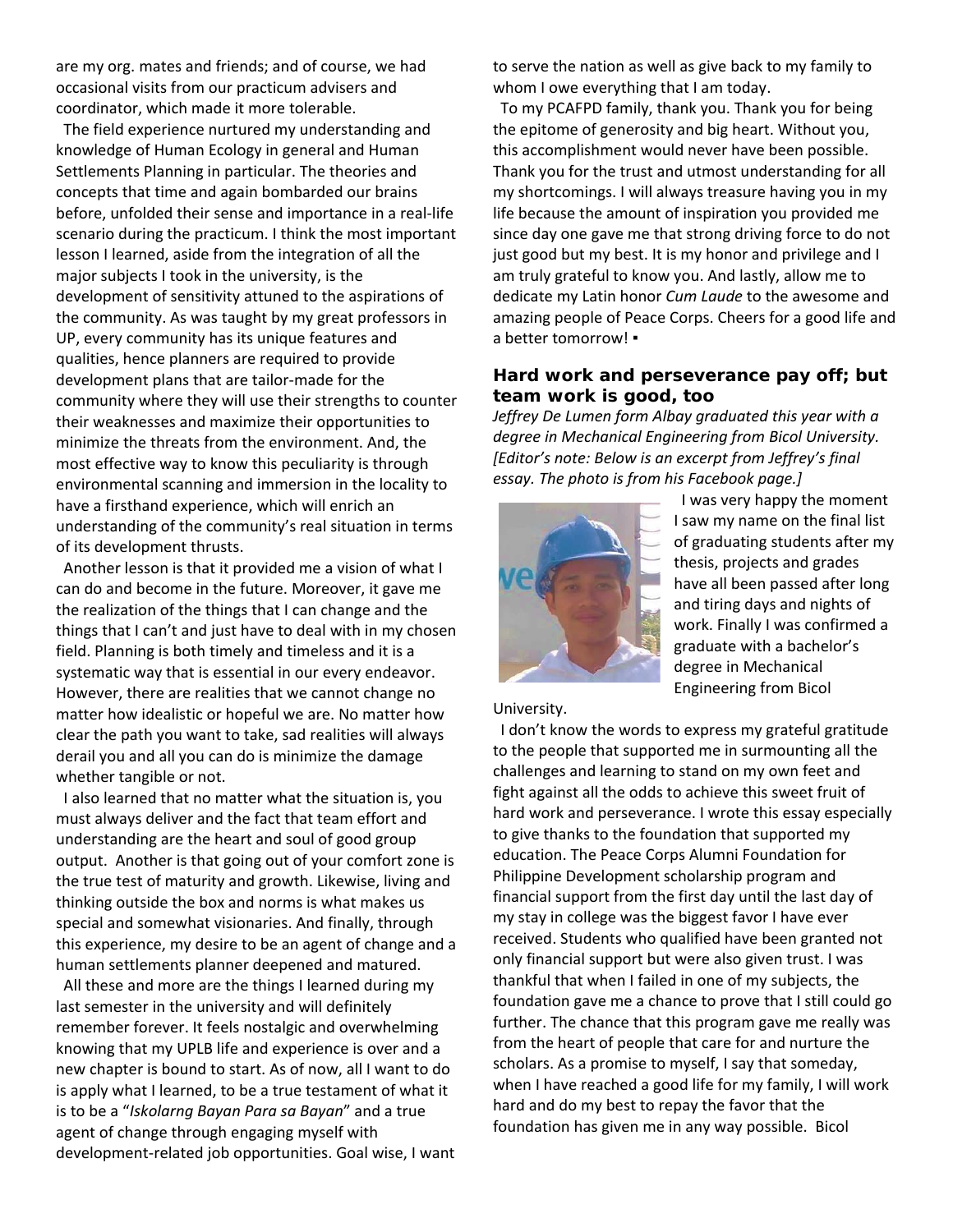University was my training ground for five years to prepare for my profession. For now, I want to work as a mechanical engineer in power plants. Beyond that, I want a lifetime career with shipping companies or aviation industries. When I was young, it was my childhood dream to work on ships.

 The most tiring requirement to complete for graduation was our thesis. We made four revisions before we were approved for the final oral defense. Our study, which focused on the internal combustion engine, was entitled *A Comparative Study between Preheated Gasoline, as an Alternative, and the Conventional Method of Gasoline Introduction in an Engine*. The study found a significant advantage, and was proposed by our thesis adviser to compete in the college for best thesis. But because we lacked printed handouts for the panelists and only had a power point presentation, we didn't win. The worst thing is that the panelists didn't even listen to us. It was a very disappointing experience, since I was the one in front discussing our study. When the chairman of the university thesis committee learned about it, he insisted that, even though we hadn't been recognized by the college, he still wanted us to join the competition for best thesis at the university level. The thesis committee was very confident that we were qualified to go to the regional or even national level. But most of my group mates, tired of doing projects in addition to a series of exams in different subjects, refused to prepare and join in the university competition. So, we lost that opportunity. Our professor also had many other things for us to do at that time. Our thesis adviser even confronted him, but still nothing happened and we had to do what the professor wanted us to do. In the end, we were approved for the final oral defense and we got high grades from the panelists.

 The best part of my fifth year in the college of engineering is, of course, graduation. But another thing is becoming more mature in making decisions. All of us realize the importance of teamwork and sharing, especially of ideas and knowledge. We will go in the different paths that are destined for each of us, but there is a chance that our paths will cross again. I want to be remembered in a good manner. In my final year in college, I have valued the importance of camaraderie. I developed a personality that I wanted people to know as my own identity, and I realized one important thing. Even if we are intelligent, if we are not willing to share knowledge, it is as if we are still uneducated. Although there are things that create divisions between different personalities, that should not hinder us from sharing with other people. In our batch, I was disappointed that there

was division among us. There was no unity and teamwork. Everyone wanted to be the best. I admit that it is not bad to push ourselves farther, but if it's not for the good of the majority and it's surpassing its limits, it's not good. We better stop and just do what is right. At the end of May, I go to the Prime Review Center in Cebu to prepare for the board examination in October. Passing the board exam and obtaining a license will mark the beginning of my professional life. I believe that having the license will allow me to compete with hundreds, and even thousands, of mechanical engineers across the country for jobs. I am also planning to take my master's degree in the near future in hopes of becoming one of the best professional mechanical engineers (PME) in the country. ▪

### **PCAFPD congratulates eleven scholars who graduate in 2014, including three who earned high honors**

 Ten scholars graduated in the spring of 2014 and another will get his degree this summer. In addition to the essayists, *Nahid Sulaiman*, *Krisna Ocong*, *Angelica Torres Magpantay* (*cum laude*) and *Jeffery De Lumen*, the other graduates are:

 *Jessaline G. Escame* from Gubat, Sorsogon, who ranked  $14<sup>th</sup>$  in the class of Polytechnic University of the Philippines, and was  $1<sup>st</sup>$  in the College of Business Administration, graduated with *magna cum laude* honors. Jessaline earned a BS in Business Administration with a major in Human Resource Development.

 *Francelene Mandani* from Batangas, graduated with *cum laude* honors from St. Bridget College. She earned a degree in Elementary Education.

*Rachel Briones*, from Cavite, graduated from University of the Philippines, Manila, with a degree in Organizational Communications.

*Vicenta Buy-ag*, from Baguio, graduated from University of Baguio, with a degree in Accountancy.

*Roseman Magdasoc*, from Sorsogon, graduated from Sorsogon State College, with a degree in Agricultural Development. (Roseman was the recipient of the USDA scholarship.)

*Ela Jane Riego*, from Batangas, graduated from St. Bridget College with a degree in Biological Science Education.

*Venice Cosico*, from Laguna, will graduate this summer from University of Philippines, Los Baños with a degree in Agriculture. ▪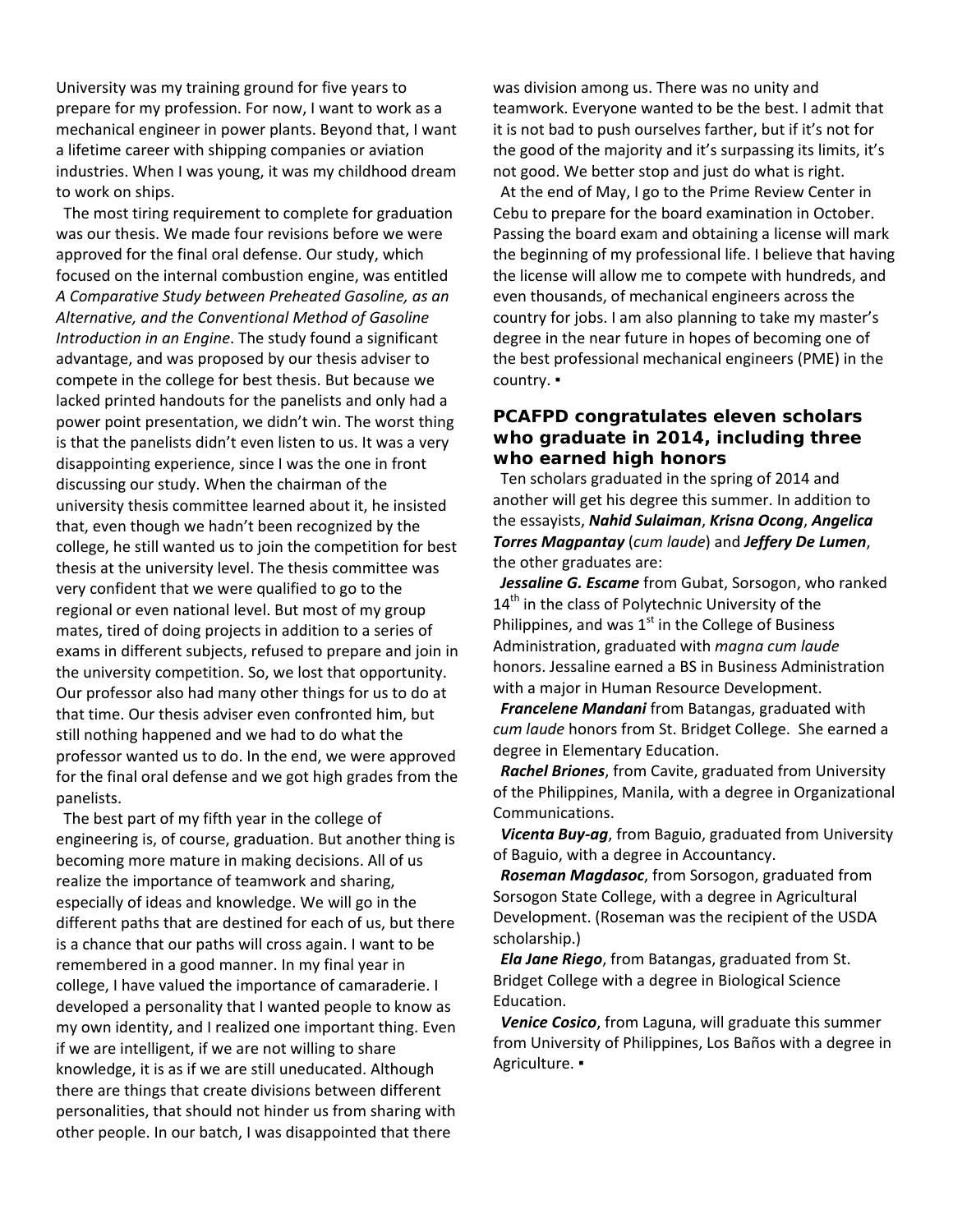#### **PCAFPD responds to crises – and shows that "We Are Family"**

Three disasters, one man-made and two courtesy of Mother Nature, struck the Philippines in 2013, affecting millions of Filipinos – including some in the PCAFPD family. Once again, the generosity of PCAFPD supporters came to the fore in making it possible for us to offer assistance to our graduates living through these tragedies. Thumbnail sketches of each of these crises follows:

 **The Siege of Zamboanga:** In September about 180 Moro National Liberation Front guerrillas laid siege to parts of Zamboanga City, including the area of Santa Catalina – home of PCAFPD graduate scholar *Ignacio "Jun" Senara*. Jun and his family literally had to dodge bullets to get to safety. PCAFPD sent Jun some funds to help buy food supplies, and he and his family survived the ordeal and returned home. He is now enrolled in a master's degree program with support from PCAFPD. (See Jen's story in his own words in the fall 2013 issue of *Balitaan*.)

 **Bohol Earthquake:** On October 15, a magnitude 7.2 quake hit the island province of Bohol at 8:12 a.m. Aftershocks up to magnitude 4.2 continue fairly regularly. PCAFPD graduate, *Vanessa Cruda*, who teaches at Inabanga High School, located less than three kilometers from the earthquake epicenter lost her house and was living in a tent. PCAFPD was able to provide support to Vanessa to help her rebuild her home.

 **Typhoon Yolanda:** On November 8, super typhoon Yolanda (Haiyan) came barreling through the central Philippines, causing widespread destruction and more than 6,000 deaths. The strongest tropical cyclone to make landfall on record, it aimed straight at Leyte, where a number of PCAFPD graduates live and work. As communication channels opened again, we learned that four of our graduates, *Rica Pelicano Abunda*, *Rosalie Cisneros*, *Feljoy Salas Suri*, and *Mark Ian Calayugan*, had either lost their homes or suffered great damage.

 **The PCAFPD Response:** When PCAFPD learned of the effects of the quake and the typhoon on our former scholars, the Board of Directors launched a special fundraising effort through an e-mail appeal to our supporters. (We preferred not to use funds already designated for scholarship support.) Twenty-four people responded with close to \$2,600. We asked each graduate affected to give us a brief statement of need and estimated costs. We were then able to make cash grants to them. Rica and Vanessa have since sent photos of the homes they built to replace those that were destroyed.

 Meanwhile in Manila, **Aries Asilo**, president of the PCAFPD Scholars and Alumni Association (PSAA) was active in recruiting some 400 volunteers from colleges and universities to help package 120,000 meals for the storm survivors. The event was sponsored by *Stop Hunger Now*. PCAFPD board member **Geri Maiatico**, Director of *Stop Hunger Now/Philippines*, co-facilitated the actual packing of the meals.

 At another Manila event, a fraternity anniversary reunion, PCAFPD board member **Hans Groot**, organized an impromptu pass-the-hat fundraiser that yielded well over 200,000 pesos (approx. \$5,000) for both earthquake and typhoon survivors.

 **Personal Testimony from Those Affected:** We are happy to share with you communications we have received from several of the beneficiaries of our assistance. Their words say best what your support of PCAFPD has meant to them:

 *Vanessa Cruda* wrote, "I was so thankful and blessed when Sir Roland greeted me and my family New Year's Day asking if we were fine and how did the earthquake affect us. I want to express my warmest thanks for extending help to me and to my family, especially to all the sponsors who never doubt to lend a hand, providing financial support to us. I hope and pray that our Good Lord will bless you a thousand fold. Thank you for being

an angel in disguise to us; you never fail not to remember us especially in

times when we are in need. Now we have a new shelter, simple yet much more secure than the tent we used to live for almost three months. More power to all of you." (*Photo shows Vanessa's new house with walls made of sawali, woven bamboo strips.*)



 *Mark Ian Calayugan* said, "Nothing really compares to PCAFPD. It is a scholarship that really touches lives, provides not just financial needs but inspiration. The mentoring doesn't stop after graduation but all throughout the life of a scholar. The continuous support and guidance is marvelous. It helps us to live life in its truest sense. The encouragement was there. When at times I'm in distress, one thing that stirred me and helps me get through is simply remembering that I was once and still am a PCAFPD scholar. After which I feel better and ready to face my daily challenges."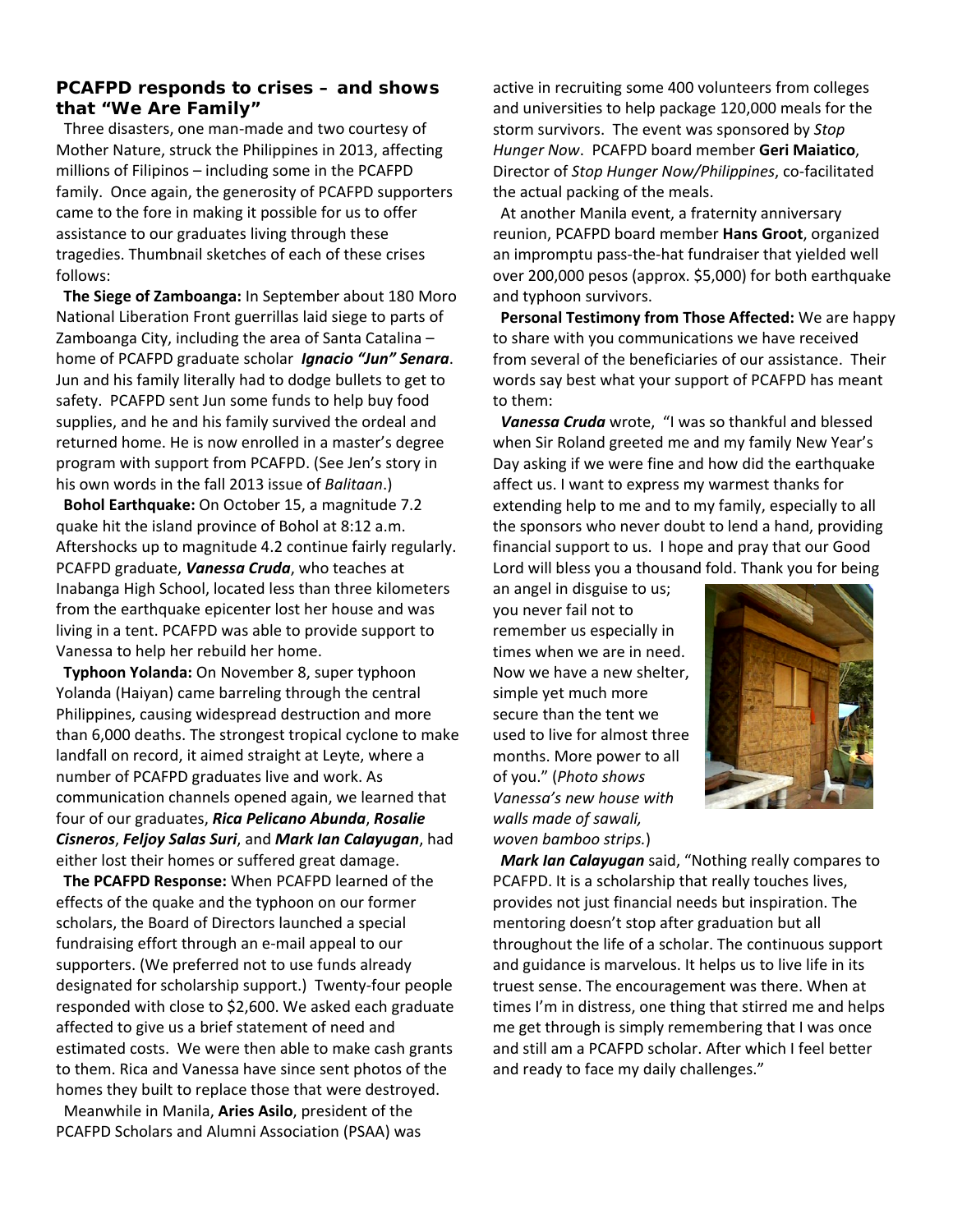*Rica Pelicano Abunda* agrees, "I was surprised when alumni scholar Jeanalyn Estrellado sent a message asking my condition after the typhoon. On the PCAFPD-PSAA website, I posted all the information about my condition and my family, together with the photo of our totally damaged house. A mixed feeling of surprise and happiness touched me when a lot of PCAFPD and PSAA people sent a comment/message of enlightenment and strengthened me to rise again. The next day, I was surprised when Sir Hans Groot sent 5,000 pesos thru LBC, and we were able to repair the totally damaged boat of my father enabling him to catch fishes – as the saying goes, ROOFLESS, HOMELESS BUT NOT HOPELESS. Still I dreamt, hopeful and prayerful that our house will be rebuilt for our safety before I gave birth to my Baby this



coming March 2014. God answered my prayer when my PCAFPD family and supporters gave financial assistance to rebuild our house. (*Photo shows Rica's new house*) I was surprised and didn't expect that the

foundation continued helping and supporting me and my family until this darkest time of my life. To my PCAFPD family and supporters, THANK YOU SO MUCH for the undying support and for making a difference into my life and to my family as well."

And, finally, *Feljoy Salas Suri* wrote, "I extend my heartfelt thanks to the Foundation. May God continue to shower more blessings to all those kindhearted people a hundredfold."

 There is a well-known song, *We Are Family* and while it was not written with these calamities in mind, the title seems to be a perfect fit for what transpired. *Editor's Note: A fuller description of the crises, and their effects on scholars, written by Philippine-based Board member Hans Groot earlier in the year is on our website [www.rpcvphilippines.org](http://www.rpcvphilippines.org/) under Crises Response. ▪*

**Learning on the job is the first step . . .**

*Renz R. Magcawas***,** *from Batangas, is studying to be an Electro-Mechanics Technician at Dualtech Training Center* My journey as a scholar of PCAFPD and as a student of Dualtech continues as I faced the ASTP (Applied Stage Training Program). Compared to practical lessons and teaching that I encountered in my BSTP (Basic Stage Training Program), where we learned lessons through discussions and training, ASTP is different because we were deployed to the partner companies of Dualtech for

training, not by our past learning facilitators but by company supervisors, with the guidance of our industrial coordinators. I went to the newest partner company of Dualtech called ACS Manufacturing Corporation. In my first day at ACS, I was very excited because I knew that I would learn more skills; and yet nervous because the company's environment was different from the school environment.

 As the days went by, I met different people, my coworkers in the maintenance department, the company's staff and those in the production operation. My first month of training, I had the morning shift  $(6 am - 2 pm)$ and was exposed to different machines' troubles. The skills that I learned at Dualtech were more developed regarding electrical and mechanical means, but what I learned from my co-workers was teamwork and support that we give one another, not only because of income but because of friendship. I was blessed because I was assigned to maintenance and also because ACS was only a few steps from the school and from the boarding house where I live. Unlike ordinary workers, our training was only 8 hours a day from Monday to Friday. Saturday was our Development Day, or mentoring day, held in our school. The next month of my training, I was scheduled for the afternoon shift (2  $pm - 10$  pm) together with my past co-shift workers. Because of that, my confidence with them was highly developed and they taught me many things regarding troubleshooting, repairing, fabricating and maintaining the company's machines.

 The third month of my training at ACS, I was assigned to the Diaper Plant as an Operator/Diaper Maintenance trainee; and for me it was a big privilege to be there because I would be able to fully understand how one product of ACS is produced. I also met another batch of maintenance people who became my personal trainers. As I journeyed through each quarter of my in-plant training here at ACS, I learned different technical skills that I can use when I am a company worker; and I also experienced how to overcome different challenges in my training no matter how hard it is. I would say that my training here at ACS was not an easy challenge but as long as I knew that there were lots of people expecting me to finish my course, I struggled hard to attain it. After I graduate and become an employee, I would like to teach others the things that I learned. I would like to continue my journey until I become a successful engineer by means of the ETEEAP (Expanded Tertiary Education Equivalency and Accreditation Program) so that I can improve myself more for my family, my country and for God. ▪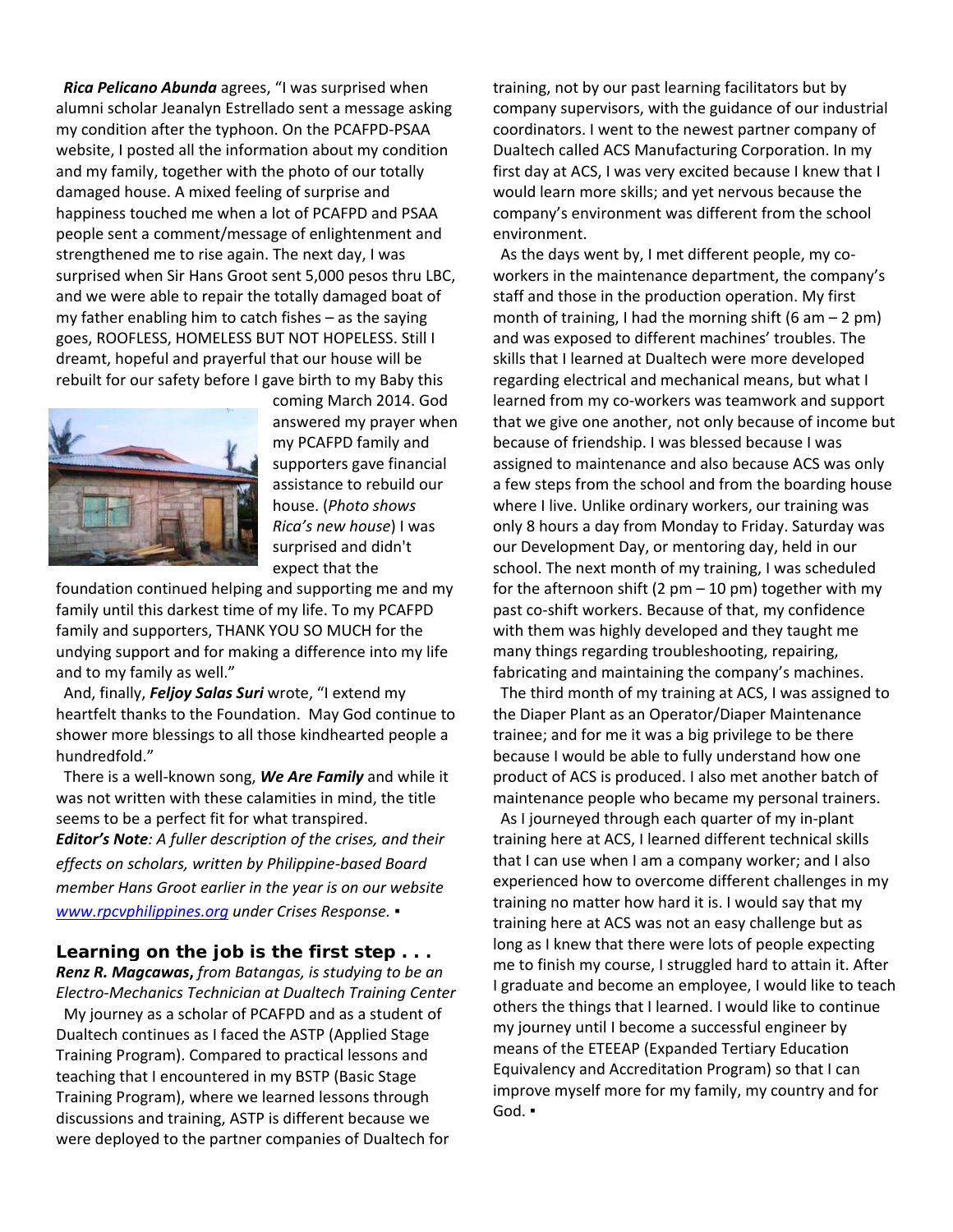### **2013 Financial Report**

*By Steve Dienstfrey, Treasurer (Budkidnon 65-67)*

 At the beginning of 2013 the Board of Directors adopted a budget that would cover anticipated educational and administrative costs based on previous experience. Since 2013 was our  $30<sup>th</sup>$  anniversary, we planned to promote the anniversary as an opportunity for increased giving and to conduct a special event. It was difficult to project how these plans would affect revenue, so we stayed on the conservative side. As you will see in the numbers below, 2013 turned out to be a very successful year!

|                                    | 2013 Budget | <b>2013 Final</b> |
|------------------------------------|-------------|-------------------|
| <b>Revenues</b>                    |             |                   |
| <b>Regular Donations</b>           | \$51,000    | \$69,637          |
| 30 <sup>th</sup> Anniversary Event | -0-         | 2,245             |
| Interest & Other Income            | 50          | 199               |
| <b>Typhoon Relief</b>              | -0-         | 2,640             |
| <b>Total Revenues</b>              | \$51,050    | \$74,721          |
| <b>Expenses</b>                    |             |                   |
| <b>Scholar Costs</b>               | \$40,200    | \$43,632          |
| Newsletter printing/postage        | 4,750       | 4,474             |
| <b>US Administrative Costs</b>     | 4,225       | 3,473             |
| Philippine Admin Costs             |             |                   |
| (including PSAA)                   | 1,700       | 92                |
| 30 <sup>th</sup> Anniversary Event | 175         | 1,166             |
| <b>Typhoon Relief</b>              | -0-         | 2,130             |
| <b>Total Expenses</b>              | \$51,050    | \$54,967          |
| <b>Contribution to</b>             |             |                   |
| (Reduction in) Reserves            | S-O-        | \$19,754          |

 Our regular donations were very strong as a result not only of the anniversary appeals but also of contributions from the retirement accounts of several individuals as well as matching grants from employers. The Philippine Embassy 30<sup>th</sup> Anniversary Reception netted almost \$1,100. In addition, we still have \$510 in our Typhoon Relief fund which can go toward future relief efforts.

 One item should be noted concerning what appears to be high US Administrative Costs. For the past several years we have set aside \$1,500 a year to cover the cost of a Board trip to the Philippines. It makes more sense to spread the cost over several years than to expense it in one year and show an extraordinary loss in the year the trip is made.

 In light of our successful year, the board selected 19 new scholars for the next academic year. The budget for 2014 is again balanced with an anticipated income of almost \$61,000. ▪

### **Following a successful year, these are the 19 new scholars we chose:**

 In January 2014, the PCAFPD Board selected the scholars listed below. We are pleased to note that seven of the applicants were recommended by PCVs.

**Jefferson Alcantara** from Zambales, will study Education at Subic College; **Victor Lloyd Awasen** from Mountain Province, will study Agriculture at St. Louis University in Baguio; **Philip Mark Bang-ud** from Ifugao, is studying Criminology at Ifugao State University (two years until graduation); **Fritz Xenon Cabugao** from Batanes, will study Electronic Communications Engineering at University of St Louis at Tuguegarao; **Marisol Camalia** from Manila, is studying Psychology at Sacred Heart College (one year until graduation); **Arlis Dario** from Mountain Province, will study Applied Statistics at Benguet State University; **Althea del Rosario** from Cagayan, will study Hospitality Management at Cagayan State University; **Deo Anthony Espino** from Zambales, will study Education at Kolehiyo ng Subic (Subic Community College); **Aisa Flavier** from Manila, will study Social Work at Sacred Heart College; **Pauline Labrague** from Southern Leyte, will study Education at Southern Leyte State University; **Michael Malate** from Bicol, will study Architecture at Bicol University School of Architecture in Legaspi City; **Marvin Agustin Moral** from Romblon, will study Elementary Education at Romblon State University; **Maria Mikio Ozawa** from Leyte, will study Accountancy at Pamantasan ng Lungsod ng Maynila (City College of Manila); **John Paradero** from Negros Oriental, will study Civil Engineering/Physics at Negros Oriental State University; **Hector Philippe Plame** from Negros Oriental, will study Secondary Education at Foundation University; **Ereczon Realino** from Zambales, will study Education at Kolehiyo ng Subic (Subic Community College); **Jonas Salingay** from Negro Oriental, will study Accountancy at Foundation University; **Hafsa Sucatan** from Davao del Sur, will study Accountancy at University of Mindanao; and **Jeben Taob** from Davao City, will study Education/IT at Negros Oriental State University. ▪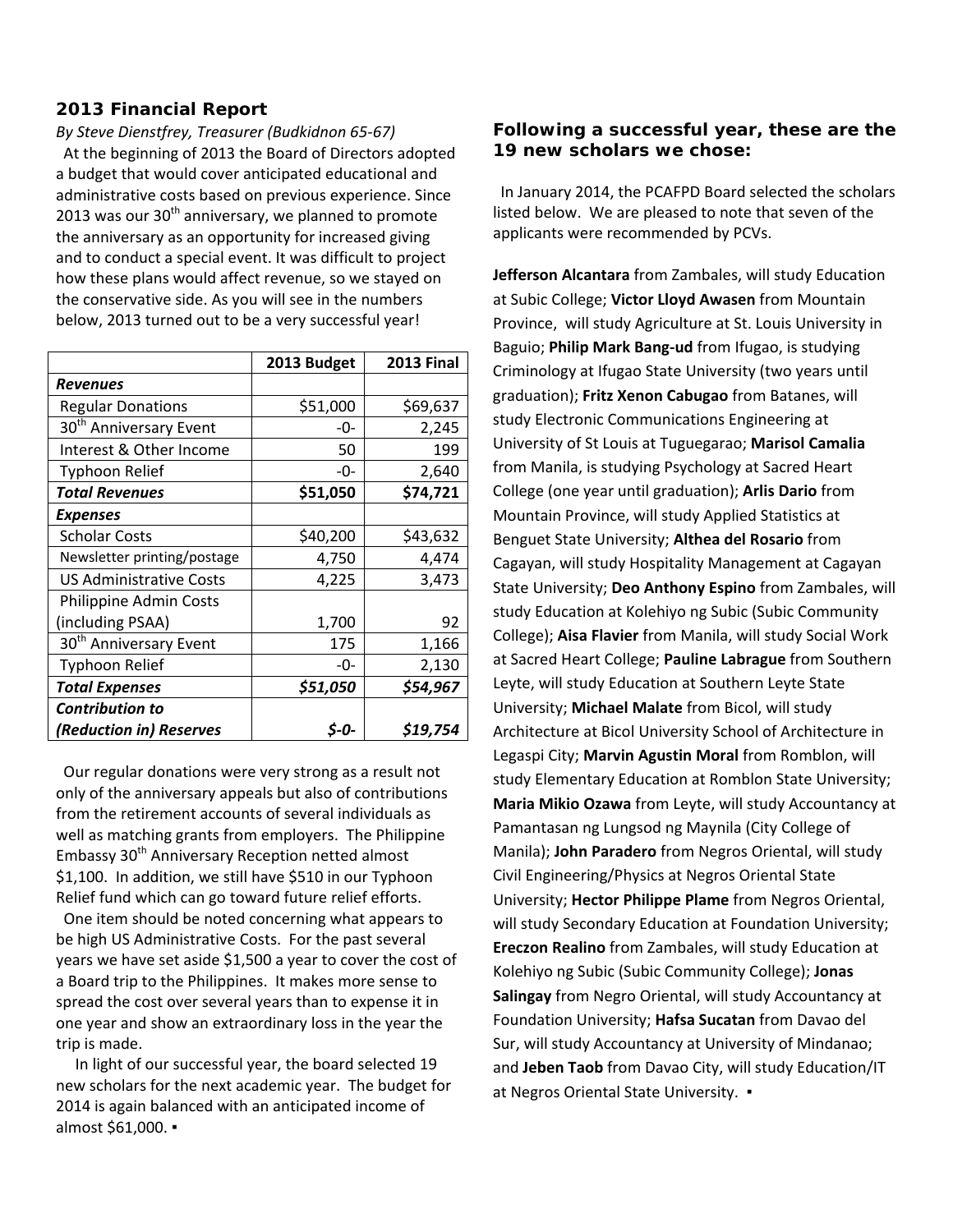

On January 25, 2014, during a visit of supporter Charlie Schwartz and new Board Member Joyce Javillonar to the Philippines, the two met in Manila with PCAFPD's Philippines-based Board Members and several alumni scholars, who are members of PCAFPD Scholars & Alumni Association (PSAA). *Back row*: VP, Philippines Roland de Jesus; Board Member Hans Groot; PSAA Member Karl Soriano; Charlie Schwartz; Board Member Geri Maiatico; and PSAA President Ariestelo Asilo. *Front row*: Roland's wife Ning; PSAA Member Michelle Laurinaria; PSAA Member Jessaline Escame; Joyce Javillonar; PSAA Secretary General Genesis Galap and Joyce's husband John Rekstad.

## **PCAFPD welcomes four new board members and thanks three who have stepped down**



At the end of 2013, PCAFPD elected four new Directors: *Joyce Javillonar, Denise Lionetti, Usha Vatsia, (shown above, left to right)* and *Michael Walsh.* At its annual meeting in March, PCAFPD re-elected a number of officers and directors and accepted the resignations of *Mark Holt, Bill Bright* and *Deane Wylie.* We thank each of them for their service and look forward to their continued support.

 *Joyce Javillonar* is a Program Manager at US-Philippines Society, a Washington, DC, based NGO, which aims to raise awareness about the Philippines in the US. Joyce worked for more than 10 years in environmental conservation with various Philippine and international organizations, including Peace Corps/Philippines, where she worked as the Environment Sector Manager from 2007 to 2010. Joyce, originally from Quezon City, has a BA in psychology from the University of the Philippines.

 *Denise Lionetti* is Director of two Department for International Development (UK government) funded nutrition projects and a Gates Foundation maternal health project at PATH. As an international public health professional, Denise has over 30 years of experience in nutrition, maternal health, health policy, reproductive health, HIV, and primary health care. She has a master's in public health (MPH) from Johns Hopkins School of Public Health and Hygiene and a BA in public administration from the University of Arizona. Denise was a health PCV in Sorsogon from 1976 to 1979, and as one of PCAFPD's founding board members, worked with us in the 1980's.

 *Usha Vatsia* is a global health consultant with expertise in children and young people. She has 25 years of experience in family planning, reproductive health, HIV/AIDS, child survival, nutrition, primary health care, youth development, rural infrastructure, and capacity development working for organizations such as CARE-USA, Peace Corps, The World Bank, and Macro International. She earned her masters' degree in public and international affairs (MPIA) in economic and social development from the University of Pittsburgh, and BA in sociology from Whitman College. Usha was a health PCV in Bulacan from 1985 to 1987.

 *Michael Walsh* is Chief Ethics and Compliance Officer at Development Alternatives, Inc., where he moved after a career with the USAID as a Foreign Service Contracting Officer. He has a MPIA from the University of Pittsburgh, and a masters' degree in resourcing national security from the National Defense University's Industrial College of the Armed Forces, and a BS in psychology. Mike was an appropriate technology PCV in Nueva Ejica from 1981 to 1984. ▪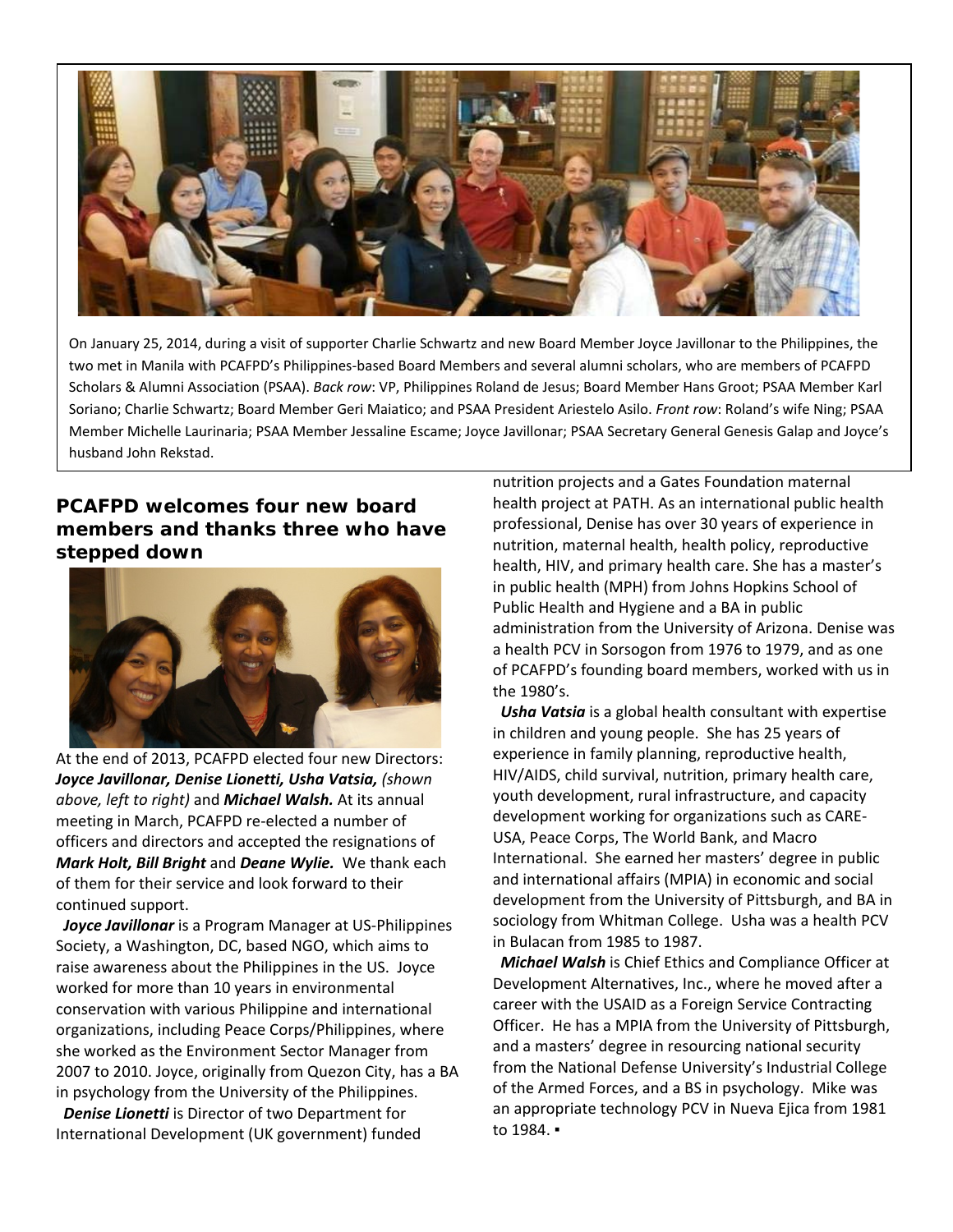### **Changing of the guard**

*By Maureen Carroll (Sorsogon 1961-63)*



PCAFPD is fortunate that **Carol Hammaker Radomski (Batanes 1980- 83)** (*shown in photo on the right with Maureen Carroll*) has agreed to serve

as Board president for the next several years. Carol brings a unique mix of experience and skill to the position. Shortly after she returned from her PCV service in Batanes and as a trainer and regional volunteer coordinator, Carol attended her first Board meeting of the fledgling PCAFPD organization founded in 1983 in Washington DC. She joined the Board in 1985 and has been with PCAFPD ever since. In addition to her historical knowledge of the program, she possesses strong analytical, planning, and leadership skills. For many years, Carol managed the student affairs portfolio for PCAFPD, developing tracking systems to ensure scholar compliance with terms of their scholarships and working with the Philippines VP to resolve issues that arise in scholars' academic and personal lives. Since 2003 she has served as PCAFPD's webmaster. In 2005 she traveled to the Philippines with former president Maureen Carroll to visit with our administrators and scholars and to develop new partnerships with educational institutions.

 Professionally, Carol has a PhD in International Education Policy and is currently working at the Department of State as a program officer for high school exchange programs. She and her husband Mark reside in Silver Spring, Maryland, and are the parents of two adult daughters who as children were valued members of PCAFPD work teams folding, addressing and stamping the newsletter. They also provided a steady supply of Girl Scout cookies throughout the years. Carol's younger daughter, Julie, will graduate from college in May, and in response to her request, Carol will take Julie on a graduate gift trip to the Philippines shortly thereafter.

 Carol says she has stayed with the Foundation for so many years because, *"It's a great way to give back to the people of the Philippines after they so generously opened their homes and hearts to us. Also, when you read the stories of our scholars and alumni it's clear that what we're doing is really making a difference in the lives of young Filipinos. Our alumni in turn, are able to make a* 

### *difference in their families, and communities, and their country."*

 As she assumes the leadership role on the Board, Carol is keen to pursue the priorities the Board has set for the coming year, including the conduct of an alumni survey, expanding scholar recruitment, doing a better job of telling the stories of our scholars and alumni, increased outreach to Filipino-American groups, and developing a plan for long-term sustainability of the Foundation. Carol welcomes ideas or actual assistance on any of these fronts from our supporters.

 During the past year, Maureen Carroll (Sorsogon 1961- 63) reprised her former role as PCAFPD president on an interim basis following the resignation of Mark Holt, who had to move out of town for professional reasons. Maureen served as PCAFPD president for close to 20 years and is thrilled to have Carol as her successor. "*She's got what it takes to move PCAFPD to new levels of achievement – undying commitment to the mission and a relevant skills set. I trust her without reservation and look forward to continuing on the Board under her leadership."▪*

**CURRENT PCAFPD BOARD: President:** Carol Hammaker Radomski (Batanes 1980-83); **Vice President/Philippines:** Roland de Jesus; **Vice President/USA:** Ron Peters (Sorsogon 1961-63); **Treasurer:** Stephen Dienstfrey (Bukidnon 1965-67); **Secretary:** Mike Ollinger (Iloilo 1982-84); **Vice President, Database Management:** Sarah McMeans (Cebu 1962-64); **Vice President, Institutional Relations:** Hans Groot (Negros Occidental & Laguna 1961-64); **Vice President, Student Affairs:** Paul Aleckson (Romblon 2003-05); **Board Members at Large:**  Maureen Carroll (Sorsogon 1961-63); Joyce Javillonar; Denise Lionetti (Sorsogon 1976-79); Geraldine Maiatico (Batangas 1966-68; APCD 2000-2005); Alex Romero; Usha Vatsia (Bulacan 1985-87) & Michael Walsh (Nueva Ecija 1981- 84) **Mail Pickup Volunteer:** Terri Lee Bergman (Cebu 1982-84) ·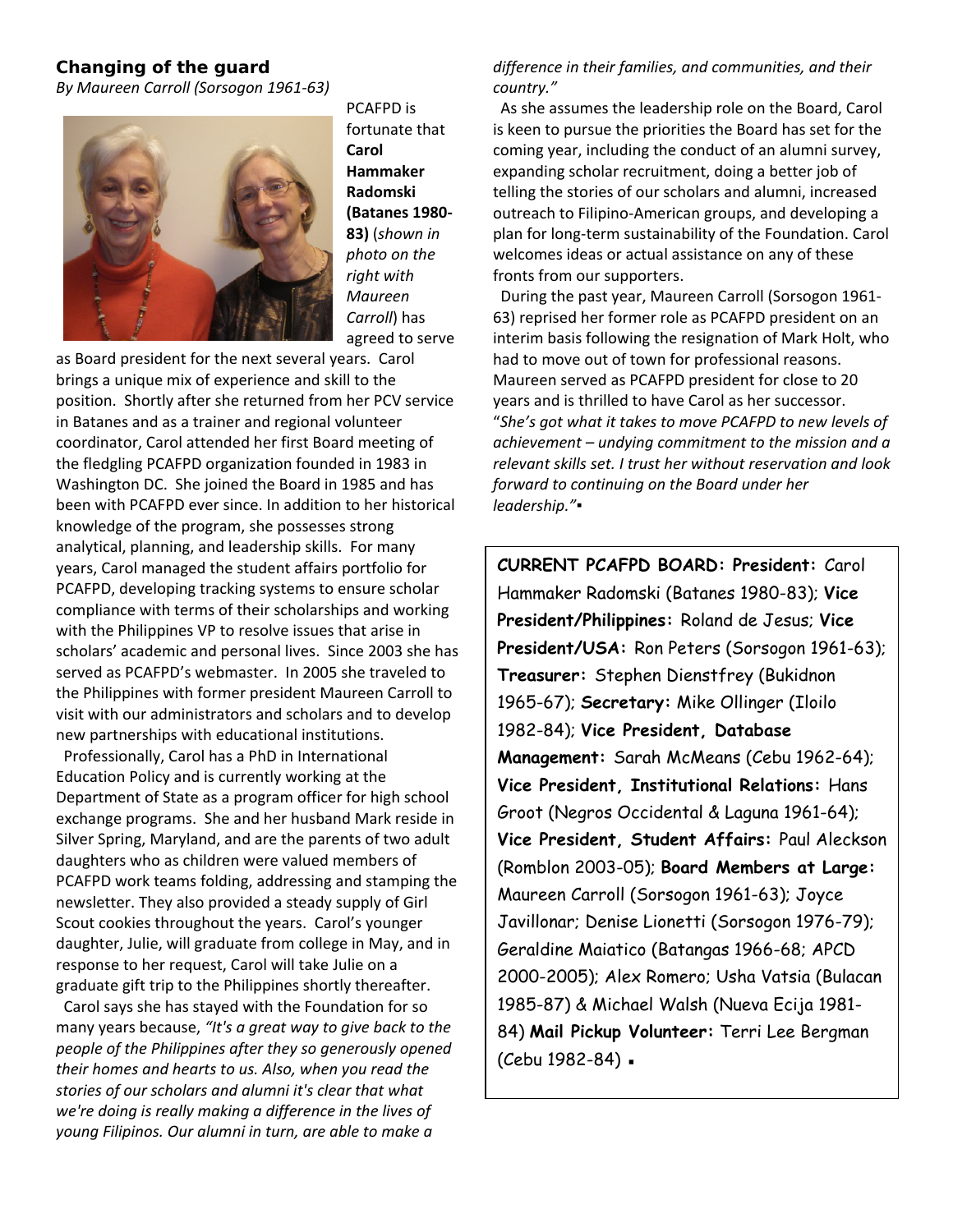### **Introducing a new form of contributor recognition – the Lakan & Lakambini**

 Thank you to all who helped to make 2013, PCAFPD's  $30<sup>th</sup>$  anniversary year, our most successful fundraising year ever! The additional funds will enable us to award additional scholarships in 2014-15, as well as to support our currently enrolled scholars.

 As usual, we include in this newsletter a list of our loyal and generous contributors who made gifts during the interim period between newsletters. In this issue, we also want to give a "shout out" to those individuals who, during calendar year 2013, gave to PCAFPD at least \$500, and in some cases much more. We sought an "honorific" we could bestow on them and have created the **Lakan/ Lakambini Honor Roll.**

 According to our Filipino VP Roland de Jesus, **Lakan** (m) originally referred to a rank in the pre-Hispanic Filipino nobility on the island of Luzon, which means "paramount ruler." Today, the term is still occasionally used to mean "nobleman," but has mostly been adapted to other uses. In Filipino Martial Arts, **Lakan** denotes an equivalent to the black belt rank. Also, beauty contests in the Philippines have taken to referring to the winner as **"Lakambini,"** the female equivalent of **Lakan.** So, to all you noble and beautiful major contributors to PCAFPD, **we thank you profusely and honor your commitment**. We will publish another Lakan/Lakambini Honor Roll in 2015, reflecting calendar year 2014 major contributors. We hope the list will expand!

### **Lakan/Lakambini Honor Roll**

**Paul Aleckson** Romblon 2003-05 #26 (NY) **Lin I. Bildner** Fil-Am who lives in NYC **Olive Valiente Blackburn** of Uyugen, Batanes (FL) **Sylvia Boecker** Aklan 1961-63 #2 (VA) **Sam Boglio** Bataan 1966-68 (VA) **\*Maureen Carroll** Sorsogon 1961-63 #1 (DC) (1) **Bruce Casey** 1983 (SD) **\*Steve Dienstfrey** Bukidnon 1965-67 #15 (VA) **Dr. George T. Duncan** Lanao del Sur 1965-67 (NM) **Sunshine Gibbs** Leyte 1961-63 #3 (CA) **Joe Higdon/Ellen Sudow** Cotabato 1962-64 #7 (DC) **\*Deb Hoagland** Bohol 1983-84 #191 (NM) **Mark Holt** Tarlac 1982-84 #191 (NY) **Michael P. Levitt** Manila 1973-1975 (CA) **\*Karen Johnson Larson** Cavite 1963-65 #10 (AZ) **Marga McElroy** Negros Oriental 2007-09 #266 (MA) **Sarah McMeans** Cebu 1962-64 #4 (DC) **Eric & Pamela Melby** Iloilo 1972-75 #56 (MD) **\*Ted Nawalinski** Sorsogon 1965-67 #14 (PA) **Ron & Lilia Peters** Sorsogon 1961-63 #1 (IL) **\*Carol/Mark Radomski** Batanes 1980-83 #168 (MD) **Corey Calista Ridings** Albay 2004-06 #263 (DC) **\*Alan Robock** Zamboanga/Manila 1970-72 #26 (NJ) **Steve & Nancy Rye** Laguna/Manila 1970-74 (CA) **Charlie Schwartz** Manila 1967-69 #21 (DC) **Tim & Eden Stewart** Antique/Iloilo 1984-86 (SC) **Donna Taylor** Negros Occidental 1968-70 #21 (NY) \*Some or all of their contribution was for typhoon relief. (1) Part of Maureen's gift is in memory of Lone Castillo. ▪

#### **Group 10 reunion activities generated more than \$3,000 for PCAFPD**

As reported in the Fall *Balitaan*, Group 10 held a reunion in the fall of 2013, 50 years after they began their service. Forty-one of the roughly 81 surviving members of the group attended the event. Funds totaling \$1,687 from reunion activities, which included receipts from a silent auction and DVD sales, have been donated to PCAFPD in memory of six members of the group who are now gone. The Rachel Singer Memorial Scholarship Fund was established following Rachel's death in 2007. The others who have passed are: Elizabeth Colville, John Fisher, Ralph Foulke, David Kitson and Arlene Benke Harvey.

 When 2013 gifts to PCAFPD from 15 individual members of the group are included, the grand total generated by the reunion is \$3,222. We are very grateful for the generosity of those Group 10 RPCVs who have been our active supporters for years and look forward to hearing from others who learned about PCAFPD through the very successful 2013 reunion. •

#### **PCAFPD mourns the passing of early staff member Bill Warren**



Bill Warren, who with his wife Jay and seven children, served as Peace Corps/ Philippines staff in Manila and Mindanao from 1961 until 1963, passed away in Spokane, WA, on April

14, 2014. Early sixties volunteers remember him as "one of the best on the staff." His obituary appeared in the Spokane Spokesman-Review[, www.spokesman.com.](http://www.spokesman.com/) Our sympathy goes out to Warren's wife Jay and their family. He and Jay have been long-time, faithful supporters of PCAFPD. ▪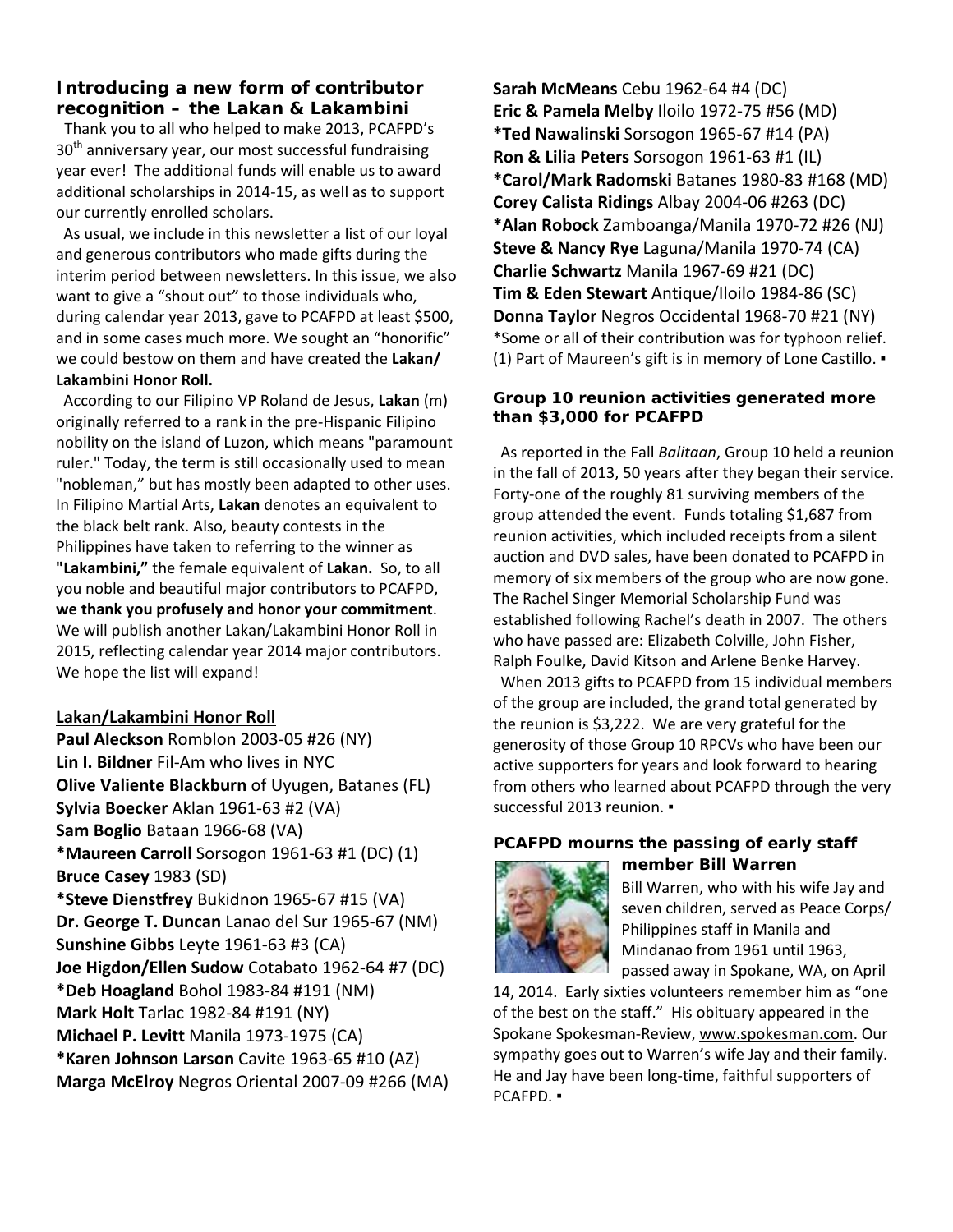**Contributions from our generous supporters** . . . We thank those listed below whose gifts to PCAFPD were received between October 9, 2013 and April 22, 2014. The plus (+) identifies those who have made more than one contribution, including NPCA membership renewals and typhoon relief support, since our report in the Fall 2013 issue of *Balitaan***.** In addition to the individual contributions listed below, PCAFPD received contributions from BIMAK and the Julia Campbell Memorial Foundation to support the scholars they are sponsoring. We also received additional contributions from the Group X reunion for the Rachel Singer Memorial Scholarship. Those on the **Lakan/Lakambini Honor Roll**, who gave \$500 or more in calendar year 2013, are listed on page 10, but not here unless they made an additional contribution in 2014 before April 22. Notes on numbered contributions are at the end of the list.

| Barbara Abendschein (1)           | FL          | Stephen J. Dorage              | GA             | Ralph Kemphaus               | OH        |
|-----------------------------------|-------------|--------------------------------|----------------|------------------------------|-----------|
| John H. Adkins (2)                | ID          | James & Carol Dries (2)        | <b>WA</b>      | Mary Kilgour (26)            | FL.       |
| Myrna Ann Adkins (2)              | CO          | William Erdmann                | CA             | Theodore Kirpach             | IL.       |
| Marin Aldrich (3)                 | CA          | <b>Bruce Falk</b>              | IL.            | Sondra Williams Klein        | <b>NC</b> |
| Chuck & Evelyn Alexander          | Philippines | Hannah Fairbank                | DC             | Joel Kolker                  | Pretoria  |
| <b>Richard &amp; Heather Ames</b> | <b>NH</b>   | Lloyd Feinberg                 | R <sub>l</sub> | Larry Koskinen               | VA        |
| <b>Chuck Amorosino</b>            | VA          | Toni Ferrara                   | VA             | Lon Kramer                   | <b>CT</b> |
| Jeff Amundsen                     | MN          | Karel Crowley Fisher           | MA             | Jim Krogh                    | <b>ND</b> |
| Margaret Anderson (4)             | PA          | David W. Flaccus (1) (13)      | <b>NY</b>      | Harriet Ann Kulis            | IN        |
| William R. Austin                 | KS          | Phyllis Flattery               | OH             | Steve Lahey                  | IA        |
| Orlando Banogon (5)               | CA          | <b>Bruce Fox</b>               | <b>NH</b>      | Susan Larkin                 | <b>CT</b> |
| Pamela Bansbach                   | CO          | <b>Detlef Frank</b>            | OH             | James D. Lehman              | Thailand  |
| David Barnstable                  | MD          | Dr. Gary Frankwick             | TX             | Judith Lesner + $(2)$        | CA        |
| Teddi Barron (6)                  | IA          | Liz Freeman (14)               | MA             | Dr. Joan Lindgren            | FL.       |
| <b>Claire Bartlett</b>            | MA          | Cathy Garman (1) (15)          | MA             | Jay Litt                     | FL.       |
| Dr. Nini Bautista (7)             | <b>NC</b>   | <b>Tracy Gleason</b>           | CA             | Susan Long-Marin + $(1)$     | <b>NC</b> |
| Terri Lee Bergman                 | VA          | Arlene Goldberg                | VA             | James & Susan Lytle          | PA        |
| Linda Cover Bigelow               | France      | Ron Gratz                      | MI             | Letitia Morse Lladoc         | PA        |
| Anne H. Bing                      | <b>CT</b>   | George Grills                  | Canada         | David MacDougall             | <b>NY</b> |
| Mary Kay Blackmon (2)             | CA          | Stephen Paul Groff             | Manila         | Bob & Ruth Manlove (27)      | CA        |
| Sharon R. Blankenship (1)         | AZ          | Stephen Growdon (16)           | <b>WA</b>      | Jon & Bonnie McCluskey       | WI        |
| Michael Blaylock                  | CA          | Dan & Ana Gudahl               | Philippines    | Richard & Judy Brooks McGinn | OН        |
| Ben Bloom                         | OH          | Ben Harvey                     | <b>CT</b>      | Joan Hansen Meehan           | ME        |
| Sylvia Boecker                    | VA          | Jeff Heilman (17)              | OR             | <b>Sydney Merz</b>           | DC        |
| Charles D. Burtner + $(1)$        | AZ          | Linn Henderson                 | IL.            | Kate Mulvaney                | <b>MA</b> |
| Parker Borg                       | VA          | James & Portia Henle           | MA             | Elaine Needleman (1)         | NJ        |
| Al Bradford + $(1)$               | MD          | Joyce Graeter Henzel           | <b>NY</b>      | Chris & Glenda Newhall       | Albay, PI |
| Anthony J. Brancato               | <b>NC</b>   | <b>Richard Higgins</b>         | <b>ME</b>      | Phillip B. Olsen             | HI        |
| Morton Braunstein                 | OH          | Judy Swigost Hill (2)          | FL.            | Jeanne Gibson Ormsby         | <b>NC</b> |
| Lou & Dolly Byers                 | GU          | Barbara Stoughton Hiller (18)  | IL.            | Rebecca Holt Palmer          | CA        |
| Nicanor A. Cabatuan               | <b>NY</b>   | Dr. Steven T. Holbrook         | VA             | <b>Barry Parks</b>           | CA        |
| Chris Cabell (8)                  | VA          | Susan Hollingsworth            | OR             | Kay Linder Parrish           | <b>MO</b> |
| Maureen Carroll (9)               | DC          | William R. Holman              | CA             | Anne M. Pearson              | MA        |
| <b>Bruce Casey +</b>              | <b>SD</b>   | Dr. Richard Holzman +          | MA             | Dave Perrin +                | WA        |
| Constance Champlin (10)           | MA          | Barbara & Hal Huffer           | CA             | Linda Henry Perron           | PA        |
| <b>Judith Claire</b>              | DC          | Connie Curry Hughes            | PA             | Leslie Piotrowski            | IL        |
| John H. Clark                     | DE          | Nancy E. Hulse (19)            | <b>NY</b>      | Snapper Poche                | LA        |
| Linda Miller Clark +              | MA          | Donna Ianni (20)               |                | Susan Evans Pons             | PA        |
| Helen Cooper (11)                 | MA          | Jean Wilkinson Inglis (21)     | CO             | Jerry Poznak                 | MA        |
| Robert Currie                     | MD          | Steve Jasper + $(1)$           | IN             | Hank Prensky                 | MD        |
| Jonathan & Evelyn Curtis          | TX          | Joe Jerardi (22)               | PA             | Michael J. Purcell           | IL.       |
| Pera & Margo Daniels (12)         | <b>NV</b>   | Joel Johnson                   | WA             | Margaret Y. Purves           | OR        |
| Owen Davis                        | <b>MD</b>   | Mary L. Johnson                | ${\sf CA}$     | Mary C. Rainey (2)           | FL        |
| Carolyn Denton (1)                | <b>NY</b>   | Rosalind Johnson/Jerry Fruetel | MN             | Art Raphael                  | <b>NY</b> |
| Dennis & Carol Ann Detlef         | VA          | Joyce Emery Johnston (23)      | Canada         | Deborah Rector               | CA        |
| Judy Kealey Diaz                  | FL.         | Mike Kaplan (24)               | SC             | Bev & Bob Reeves             | OR        |
| Tom & Joan Dine                   | DC          | Patricia M. Kasdan + $(1)(25)$ | DC             | Leslie Ann Reingold (1)      | CO        |